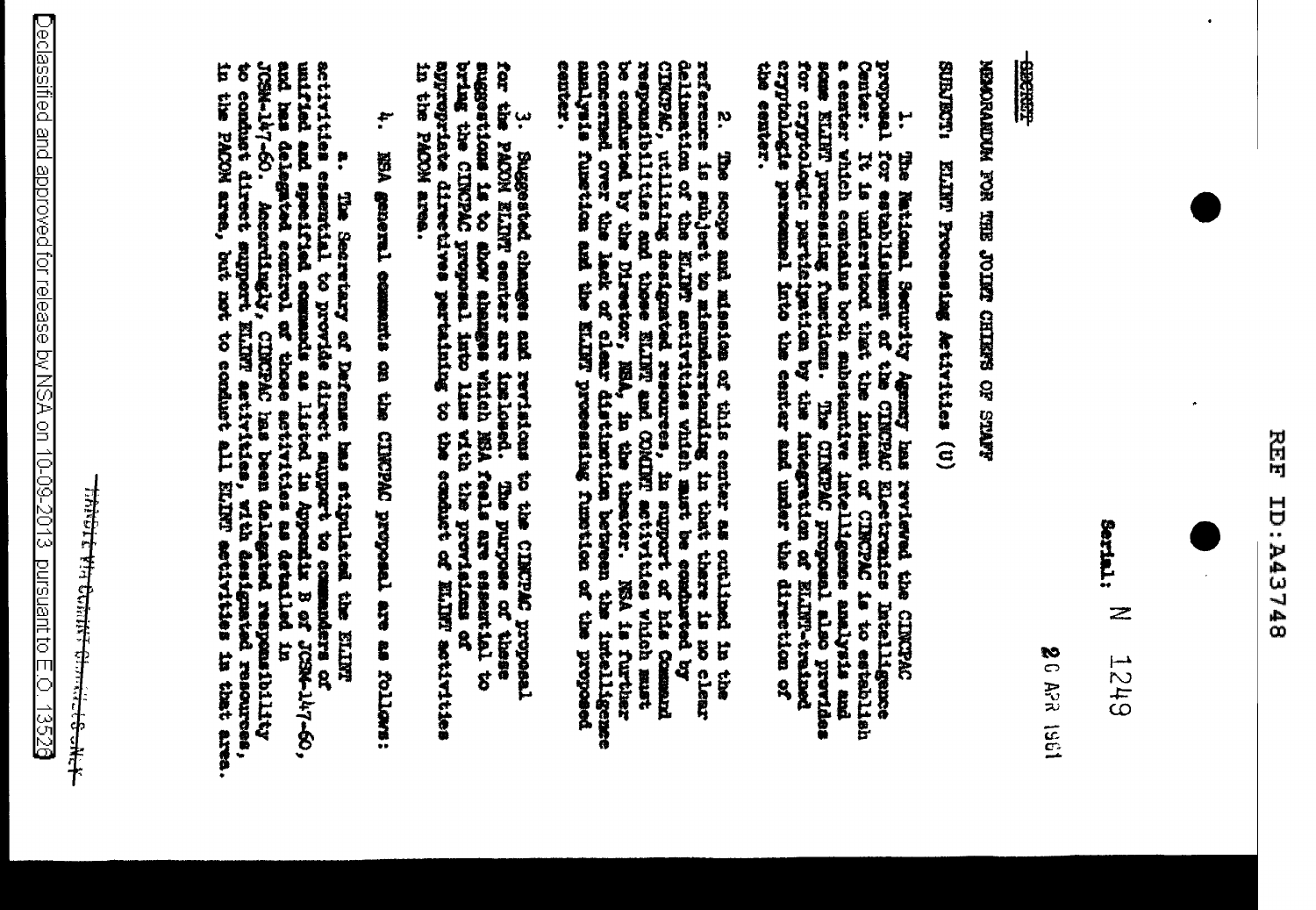**SECRET** 

### 1249 **Berial:**  $\mathbf{N}$

b. The Director, National Security Agency will in accordance with para IV.B.j. of DOD directive S-3115.2 "provide technical guidance and support, including information, specialized equipment and engineering assistance, and analytic service to all U. S. ELINT activities." The Director, NSA has made provision for initial direct participation of ELINT technicians of the eryptologic agencies, under cryptologic direction, in the PACOM senter. This, however, is an interim measure. In discharging the above responsibility and in order to provide effective support of eryptologic technical operations. it is planned subsequently to consolidate and summent present signal analysis activities in the theater. These SIGINT activities will:

 $\frac{1}{2}$ 

- (1) Provide local capability for the analysis of new and unusual COMINT and ELINT signals and perform such processing as may be necessary.
- (2) Provide eryptologie activities with appropriate data for fusion into SIGINT product.
- (3) Provide timely reporting of Signal Analysis results to all consumers, both theatre and national.
- $(4)$  Provide technical support including engineering and equipment assistance.

c. ELINT direct support activities as specified in para III D of DOD Directive S-3115.2 include those functions which must be undertaken to permit immediate operational use of the information in support of electronic warfare and rescue operations of the commands. Signals analysis functions performed by the PACOM ELINT Center would properly be directed to ELIMT signals collected by PACOM direct support activities. Other ELINT activities in the PACOM area would be conducted by eryptologie elements as provided for by the Director, N8A.

5. NSA has conducted a study of U.S. ELINT activities to determine areas where an improvement in existing arrangements could benefit all ELINT consumers concerned. One of the areas of major concern to NSA is improvement in the provision of ELINT information and ELINT technical support to unified and specified commands. NBA has undertaken to insure the interim provision of ervotologie personnel for the cryptologie activity colocated with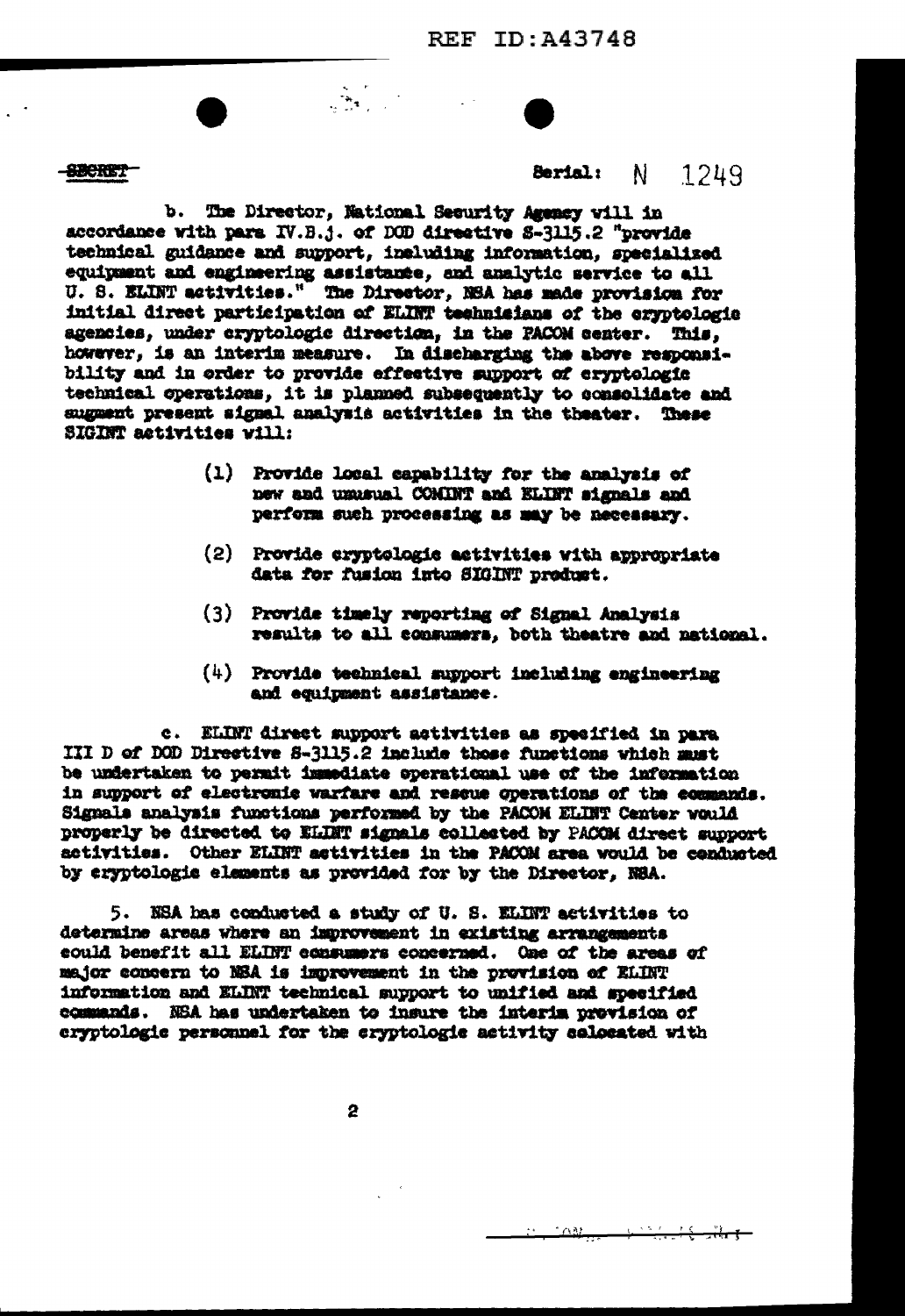$\ddot{\xi}$ 

**SECRET** 

### Serial:

1249

N.

the PACOM center and is proceeding with discussions with the Army Security Agency, Naval Security Group, and Air Force Security Service for the consolidation and sugmentation of present SIGINT activities in the theater to provide timely technical support and timely reporting of intelligence data.

6. To insure that the planning for CINCEUR and CINCPAC ELINT activities and for U.S. eryptologic activities is fully coordinated, it is recommended that regresentatives of the JCS and the NBA meet to discuss concepts and guidance to govern such planning. It is proposed that this letter and its inclosure serve as a basis for such discussion. Colomel Robert P. Halloren, USAF (Code 188 extension 7819) is designated as the action officer for NSA on this matter.

> L. H. FROST Viee Admiral. USN **Birector**

Tool:  $a/s$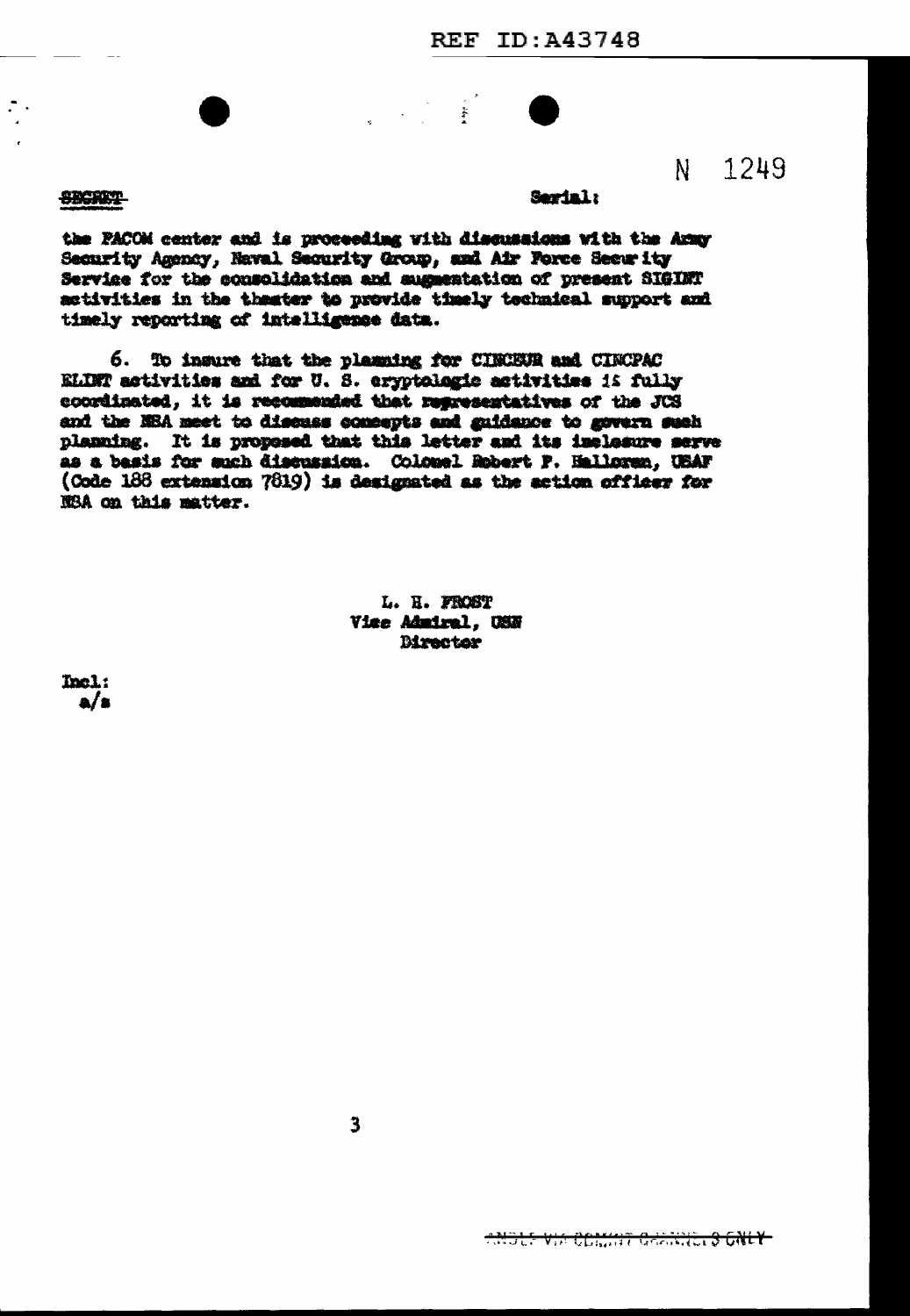**REF ID: A43748** 

**SECRET** 

Serial:

N 1249

**DIR** cc:  $\Lambda$ G **Reading File** PROD-O<sup>1</sup> **OPS** COSA

 $M/R$ : Correspondence is self-explanatory. Because of the urgency required in commenting to the JCS re the proposed missions and functions for the PACOM ELINT Center, NSA has keen placed emphasis on this aspect of its planned future cryptologic actions as relates to "direct support" ELINT activities. By this action NSA has established a position in this matter both as regards further NSA implementation and as regards the similar proposed EUCOM Electronics Intelligence Center. 0S0 is being provided information copies of the comments to JCS by separate memorandum so as to provide that office with current NSA thinking in this problem area Formulation, drafting and coordination of this correspondence was accomplished by  $\lambda$ r. Kirby (PROD-O4) in collaboration with Nr. Conley (COSA), Mr. Price (OPS) and Mr. Libbert (PROD-O4).

O. R. KIRBY/3538s/14 Apr 61/PROD-04/ej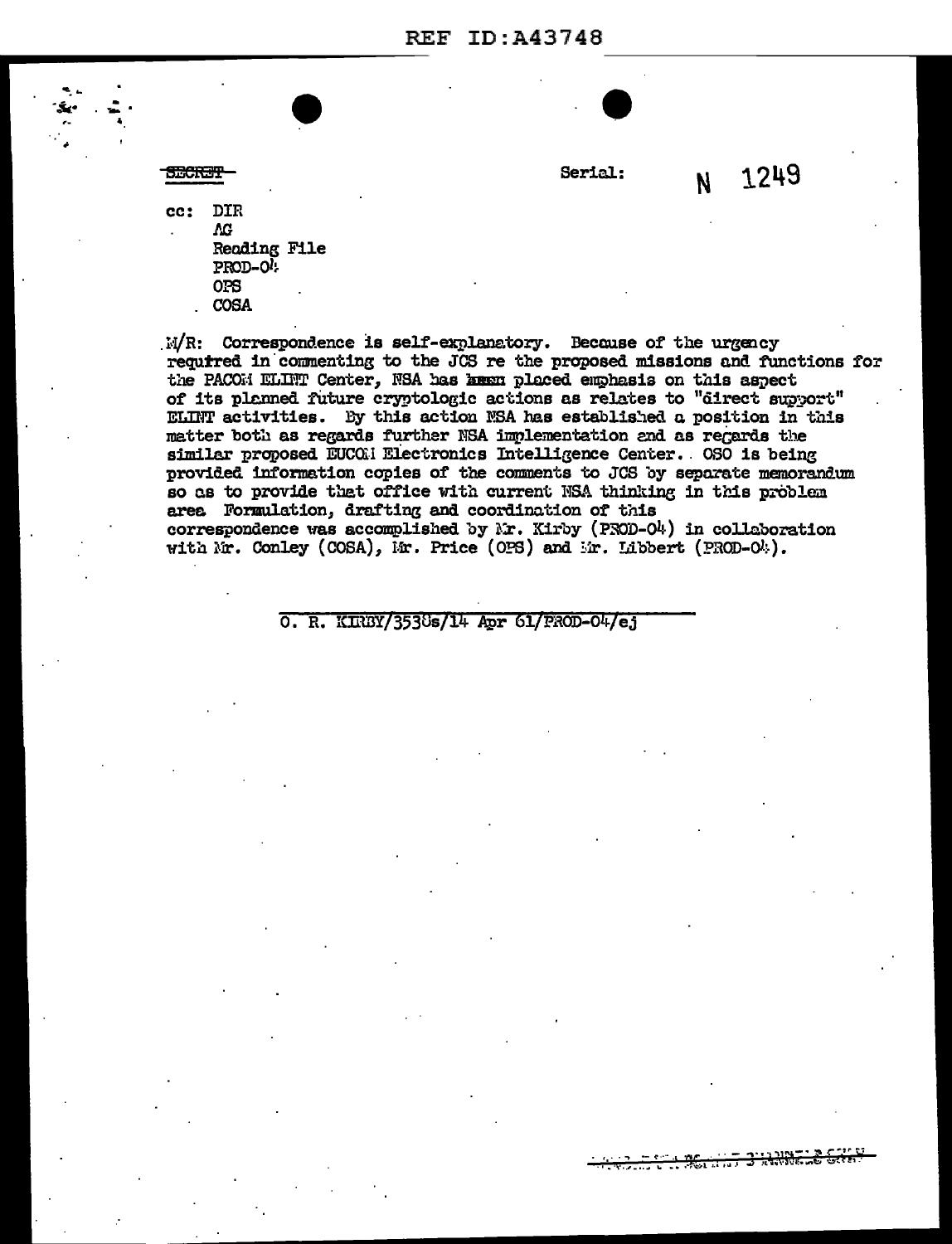### **CBCRETT**

 $\ddot{z}$ 

REVISION TO CINCPAC PROPOSAL

# Para 1 last sentence to read

In addition the Secretary of Defense delegated responsibility to CINCPAC to conduct certain direct support ELINT activities\* in the PACOM area.

Para 4 first sentance to read

Reference (d) assigns to CINCPACAF responsibility for coordinating the collection, processing, analysia, and dissemination of ELINT\* for direct support in the PACOM ---etc---

Para 5 last sentence to read

The provisions of references  $(c)$  and  $(d)$  under which the PACCM ELINT Center is operating, are adequate to permit the center to fulfill the ELINT direct support mission presently assigned -- $etc.$ 

Para 6 last sentence to read

This structure provides for the use of a variety of information in analytie - intelligence analyzis processes and without significant ehanges will facilitate the Pahl and eemplete integration of COMINT inte direct support ELINT intelligence product in the production of operational intelligence as recommended in paragraph 11 below.

Para 7 and Para 8 - Delete existing paragraphs and substitute the following single paragraph.

In accordance with reference (c) the Director, NSA has on an interim basis tasked the Army Security Agency, Naval Security group and the Air Force Security Service to support the PACOM ELIMT Center by providing personnel or other technical assistance as appropriate.

Para 10 First sentence to read

I feel that the PACOM ELINT Center which is evolving aldng the lines indicated in the preceeding paragumphs, indicated my desire for an-ELINT-technical-presessing theatre center in which service cryptologic agencies and command components will can participate.

Inclosure #1

**THE REPORT OF STATISTICS**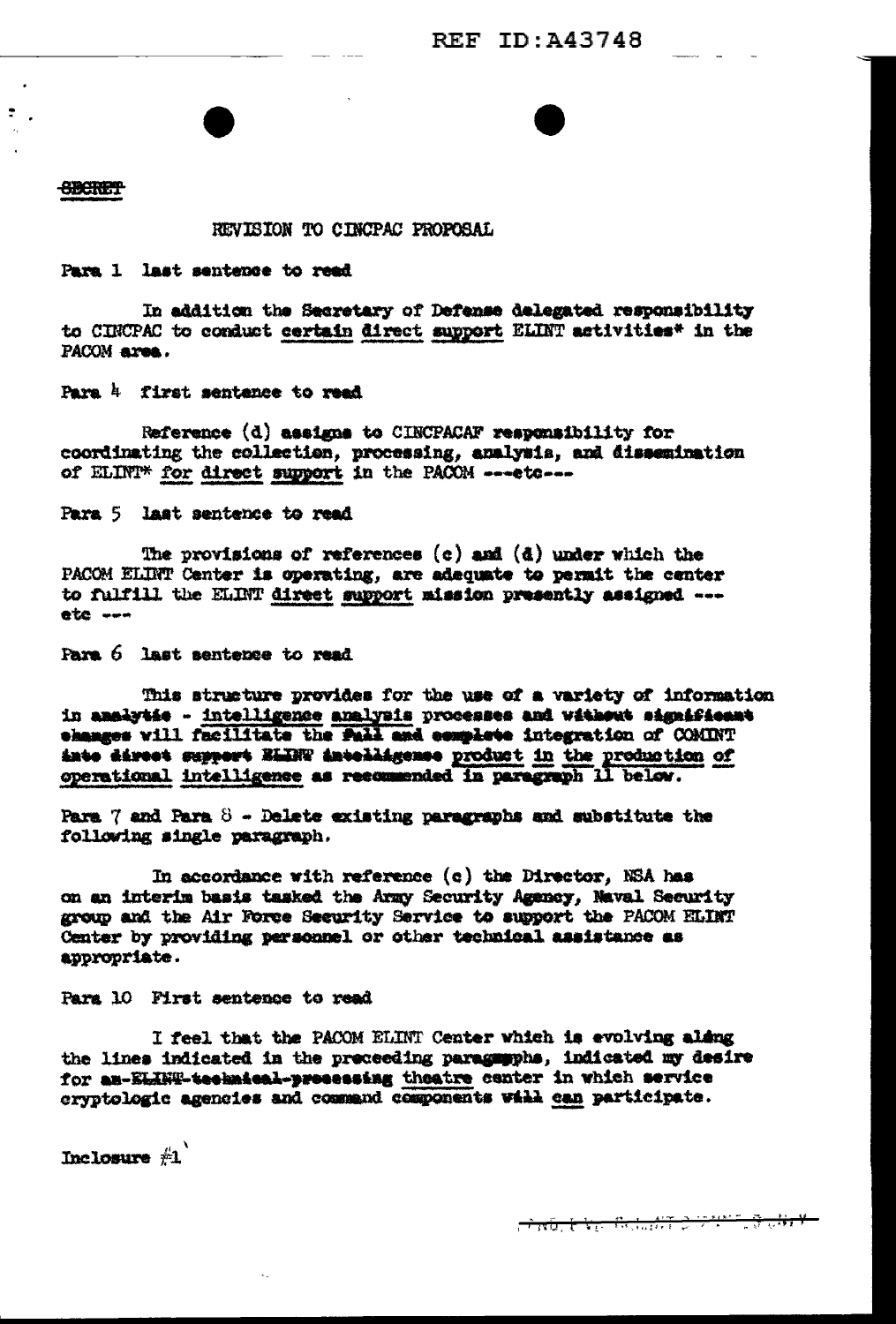**SECRET** 

 $\bullet$   $\bullet$ 

 $\ddot{\ddot{}}$ 

 $\sum_{i=1}^{n}$ 

Para 10 Part  $(c)$  of second sentence to read

(c) the isolation, enmeration and forwarding to the appropriate ecmpenents-ef-the-PAGON-and NSA controlled activities for further study all data related to new, unusual and/or non-identifiable emissions and ----etc----

Para 11 to read

To attain the foregoing objectives and carry out derived functions effectively:

- a. All foreign, non-communication, electromagnetic emissions intercepted by PACOM activities, and in general such data in appropriate form from SCA units operating in the PACOM under NBA control and certain CIA projects must-be-made available will be provided to the PACOM ELINT Center as expeditiously as possible.
- b. Intelligence information researses-ef-the-H--S--Gevernment pertinent to the mission of the PACOM ELINT Center (including appropriately processed COMINT from MSA controlled field stations, and intermediate processing centers) must be distributed continuously to the center or be made accessible to selected personnel. without restrietien-because-ef-origin-or-classification. for use in analyzing, evaluating, and reporting responsibilities at each and every step in accordance with established regulations and procedures.
- c. Results of the fusion of preliminarily ray or semi-processed ELINT and COMIET technical data must-be-ascemplished routinely and continuously produced by NSA controlled COMINT field units who-will-equate-ELINT-data-supplied-to -them-by will be provided to the PACOM ELINT Center with pertinent-way-COMINT-fer-subsequent for use by the Center in the substantive intelligence production activities.
- d. Intercepted non-communications electromagnetic emissions intercepted by PACOM ELINT activities which do not yield to analysis and which cannot be identified by the PACOM ELINT Center must be forwarded to Hes-NSAPAC-fer-referred to-the-Pacific-Reporincated-Facility-(KK-FAC)-and-cther appropriate-dissemination-vithin-the-HSA the appropriate NSA controlled field activity as specified by the Director, NSA.

 $\overline{2}$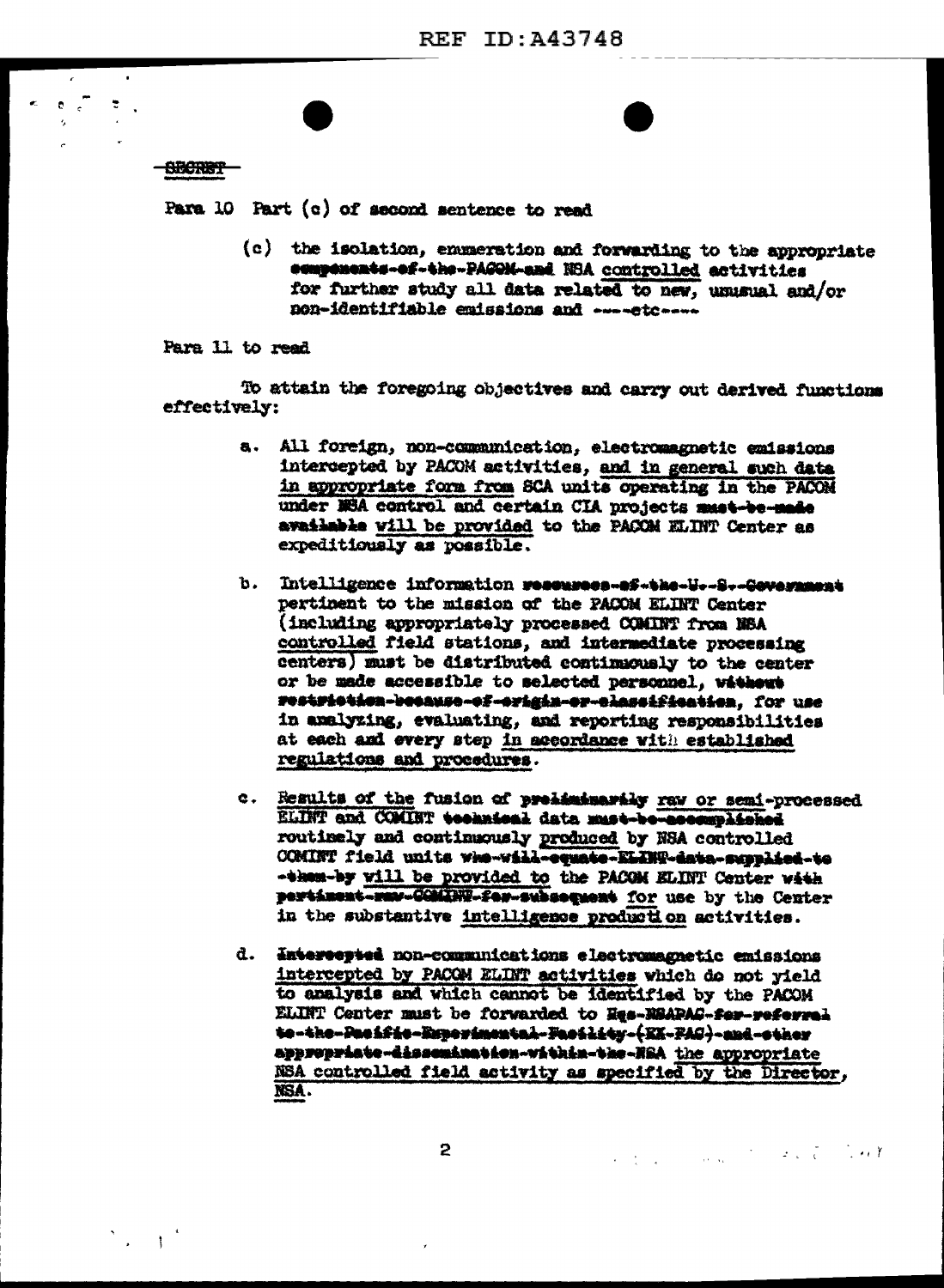### **SECRET**

 $\leq$ 

 $\bullet$  $\mathbf{r}$   $\mathbf{R}^{\text{max}}$ 

The regults of KKPAG such analysis and the technical guidance therefrom must be provided by NSAPAS NSA to the PACON ELIMT Center for use in redirection of its collection activities.

- e. No change.
- Para 12. Make the following changes in subparagraphs as indicated.
	- a. No change.
	- $\mathbf{b}$ . No change.
	- c. Change last sentence to read:

U. S. Army personnel for permanent duty at the PACOM ELINT center will be as specified in inclosure (3) Anoluding these-previded-by-NSA-frem-snek-units-deployed-in-PACOM.

d. Change last sentence to read:

U. S. Navy personnel for permanent duty at the PACOM ELINT center will be as specified in inclosure  $(3)$  including these-previded-by-NRA-frem-NSG-units-deployed-in-PAGOM.

e. Delete last sentence which reads:

Personnel authorisations-will-include-provision-for-AFRS participation-as-approved-by-NSA-

- f. No change.
- g. Change first sentence to read:

Army, Navy, and Air Force personnel excluding cryptologic personnel will be integrated in the PACOM ELINT Center as follows:

- $(1)$  No change.
- $(2)$  No change.
- h. Change to read: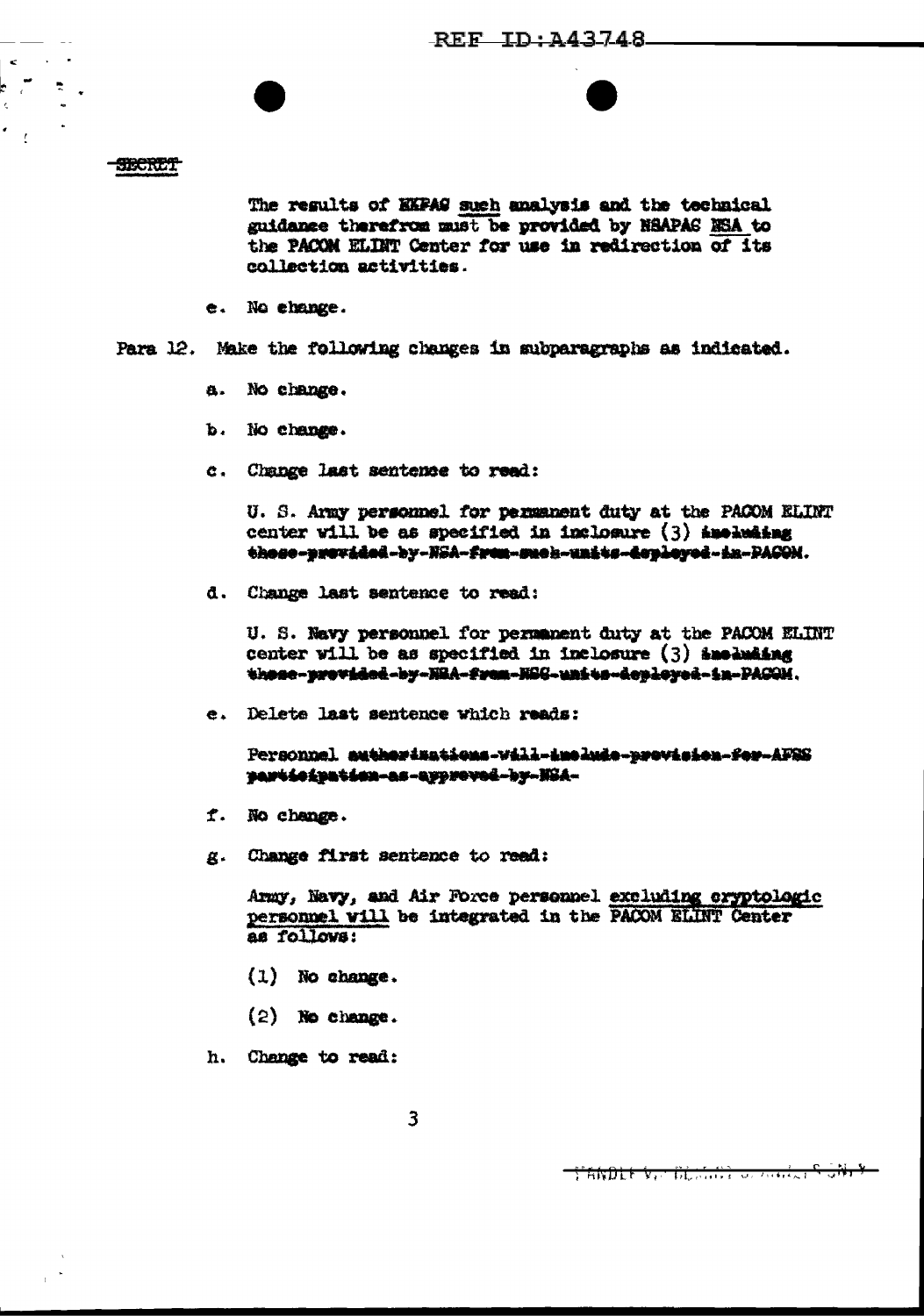**REF ID:A43748** 

# **SECRET?**

ù.

 $\mathcal{L} \in \mathcal{L}^{\frac{d}{2}}$ 

Liaison officers from PACOM direct support ELINT activities will be responsible for coordinating the respective-service their processing requirements with the PACOM ELIMT Center. Direct communications with their respective services will be authorized.

- 1. No change.
- j. Add new subparagraph as follows:

Army Security Ageney, Naval Security Group, and Air Force Security Service personnel will be attached to the PACOM ELINT center as provided for by the Director, XBA.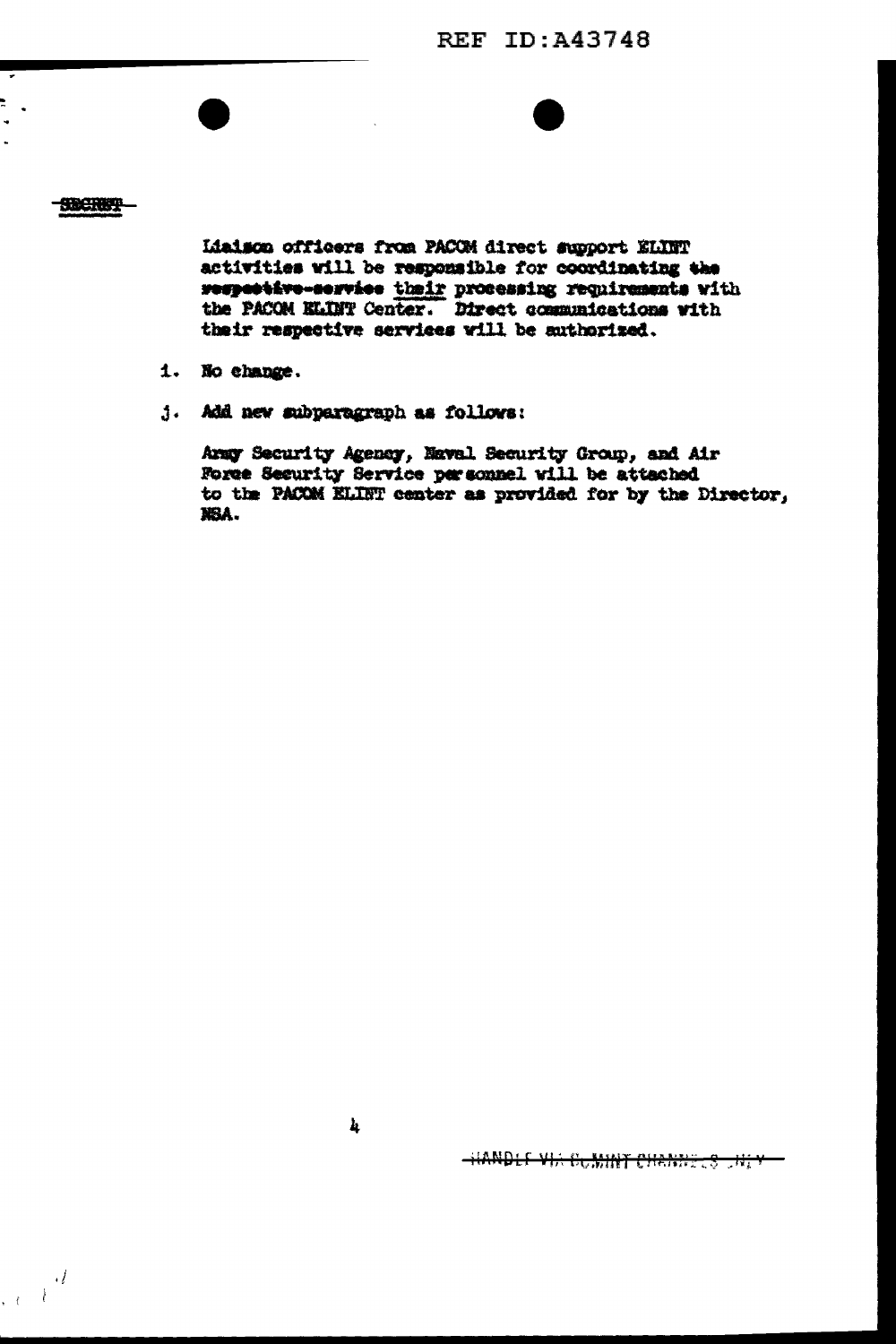# **SBORET**

INCLOSURE 3 should be modified as follows to show the eryptologic personnel attached temperarily to the PACON ELINT Center.

Revisions are indicated on modified inclosure 3 to reflect cryptologic personnel. Increased strength listed as dArmy", "Navy" and Air Force liaison personnel would not include service cryptologic personnel.

# PROPOSED MANNING PACOM ELINT CENTER

| <b>Magazin</b>                              |                     |                                                                |
|---------------------------------------------|---------------------|----------------------------------------------------------------|
| Officer<br>Enlisted                         | $\frac{0}{1}$       | (U.S. Aray excluding ASA personnel)                            |
| Nevy                                        |                     |                                                                |
| Officer<br>Enlisted                         | $rac{2^{*}}{11^{}}$ | (U.S. Navy excluding N8G personnel)                            |
| Air Force                                   |                     |                                                                |
| <b>Officer</b><br>Airmen<br>Civilian        | 18<br>53            | (U.S. Air Force excluding AFSS<br>personnel)                   |
| Lisison                                     |                     |                                                                |
| Army<br>Air Foree<br><b>CIA</b><br>Civilian | $\frac{1}{1}$       | (Liaison personnel excluding<br>cryptologic service personnel) |
|                                             | <b>TOTAL</b>        | 86                                                             |

\* Senior Officer also performs liaison duties.

Estimated Service Cryptologic Agency Participation (Interim Only)

ASA

| <b>Officer</b>  | 2 |
|-----------------|---|
| <b>Enlisted</b> | 7 |

 $e^{-\int_0^t}$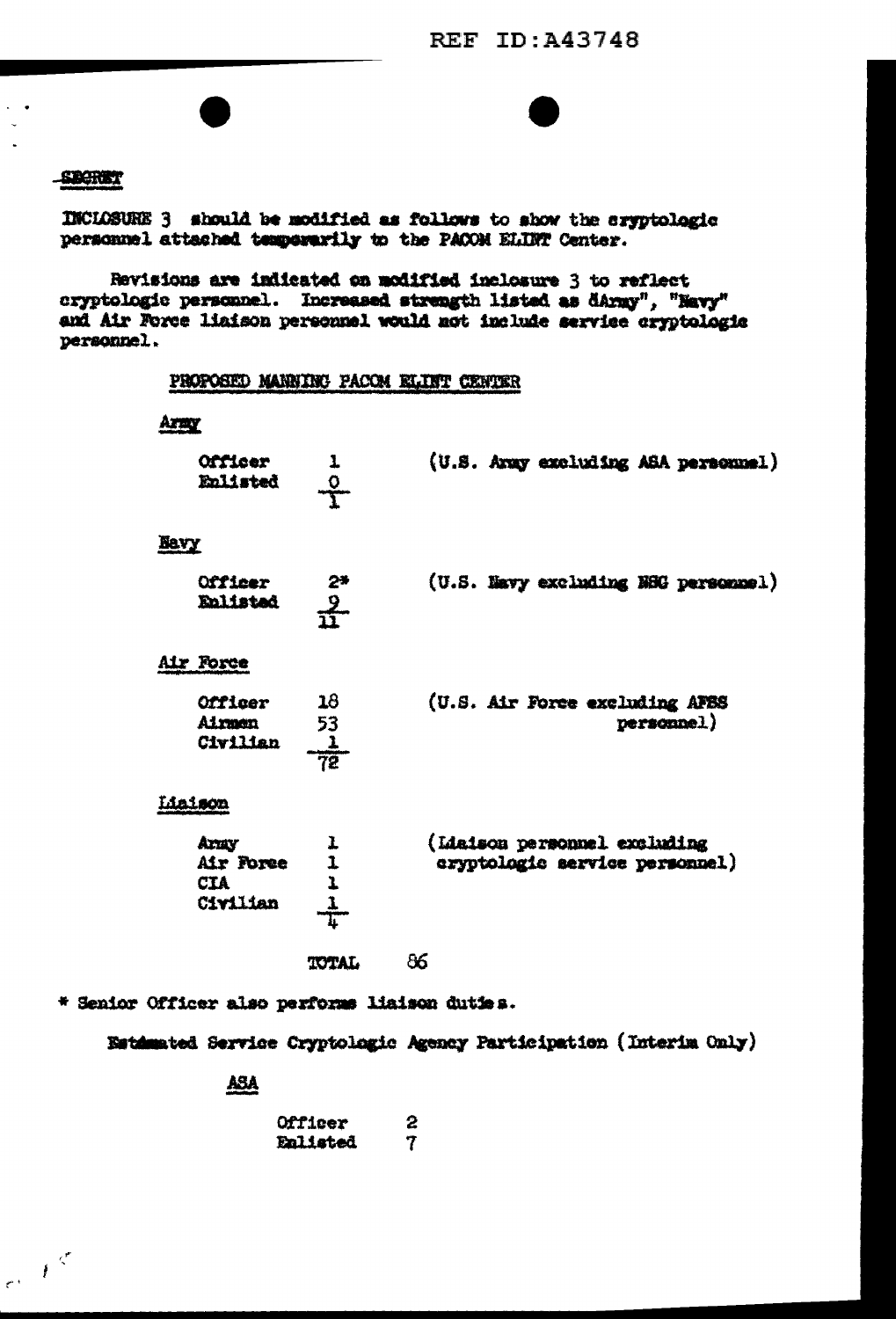**REF ID:A43748** 



**SECRET** 

NBC

 $\frac{3}{9}$ Officer Enlisted

Estimated Service Cryptologic Agency Participation (Interim Only) Cont'd

# AFSS

| Officer  | 2 |
|----------|---|
| Enlisted | 7 |

# **NSA**

Civilian  ${\bf 1}$ 

> **TOTAL**  $31$

 $\epsilon$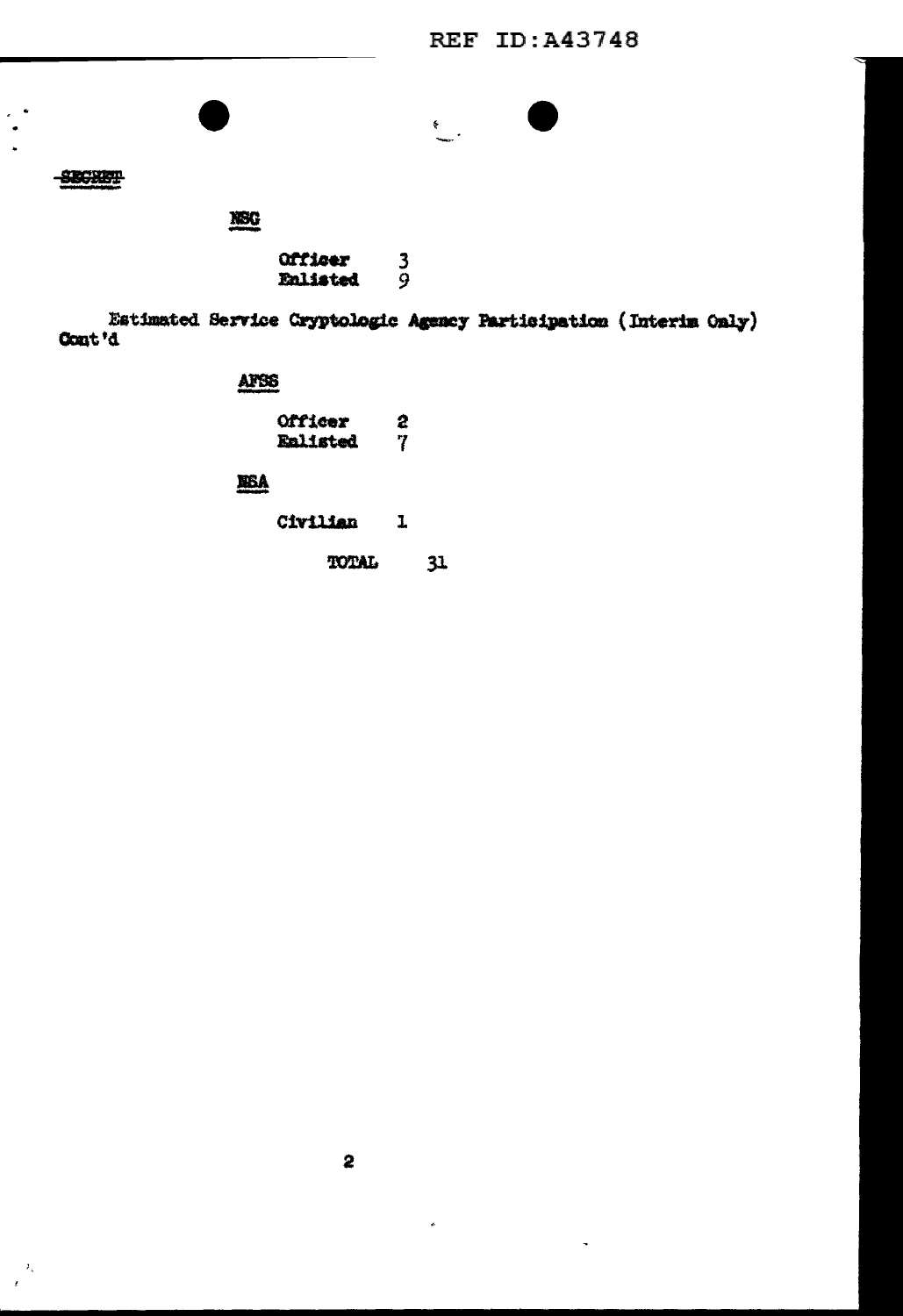**REF ID: A43748** 

# MOREZ-

 $\epsilon^{\epsilon}$ 

INCLOSURE 2 should be modified as follows to show the cryptologic personnel attached to the PACCM ELIET Center. Add separate category to identify Service Cryptologic personnel. Present listing shows ASA and NSG personnel as total "Army", "Navy" participation. AFSS officer shown as one of the two listed liaison billets. Changes indicated on the inclosure as modified.

# PRESENT MANRIED OF THE PACOM ELIMT CENTER

# Army

| <b>Officer</b>  | O                   |
|-----------------|---------------------|
| <b>Enlisted</b> | o                   |
|                 | $\overline{\Omega}$ |

# Navy

| <b>Officer</b>  | Ω                  |
|-----------------|--------------------|
| <b>Enlisted</b> | 0<br>$\frac{1}{2}$ |

## Air Force

| <b>Officer</b>  | 18              |
|-----------------|-----------------|
| Airmen          | 53              |
| <b>Civilian</b> | $-\frac{2}{73}$ |
|                 |                 |

# Lisison

| Army      | ο  |
|-----------|----|
| Mavy      | ο  |
| Air Force | ı  |
| CIA       | 1  |
| Civilian  | 2  |
|           | h. |

GRAND TOTAL

77

# SERVICE CRYPTOLOGIC AGENCY PARTICIPATION

**ASA** 

| <b>Officer</b> | 1             |
|----------------|---------------|
| Enlisted       | $\frac{5}{5}$ |
|                |               |